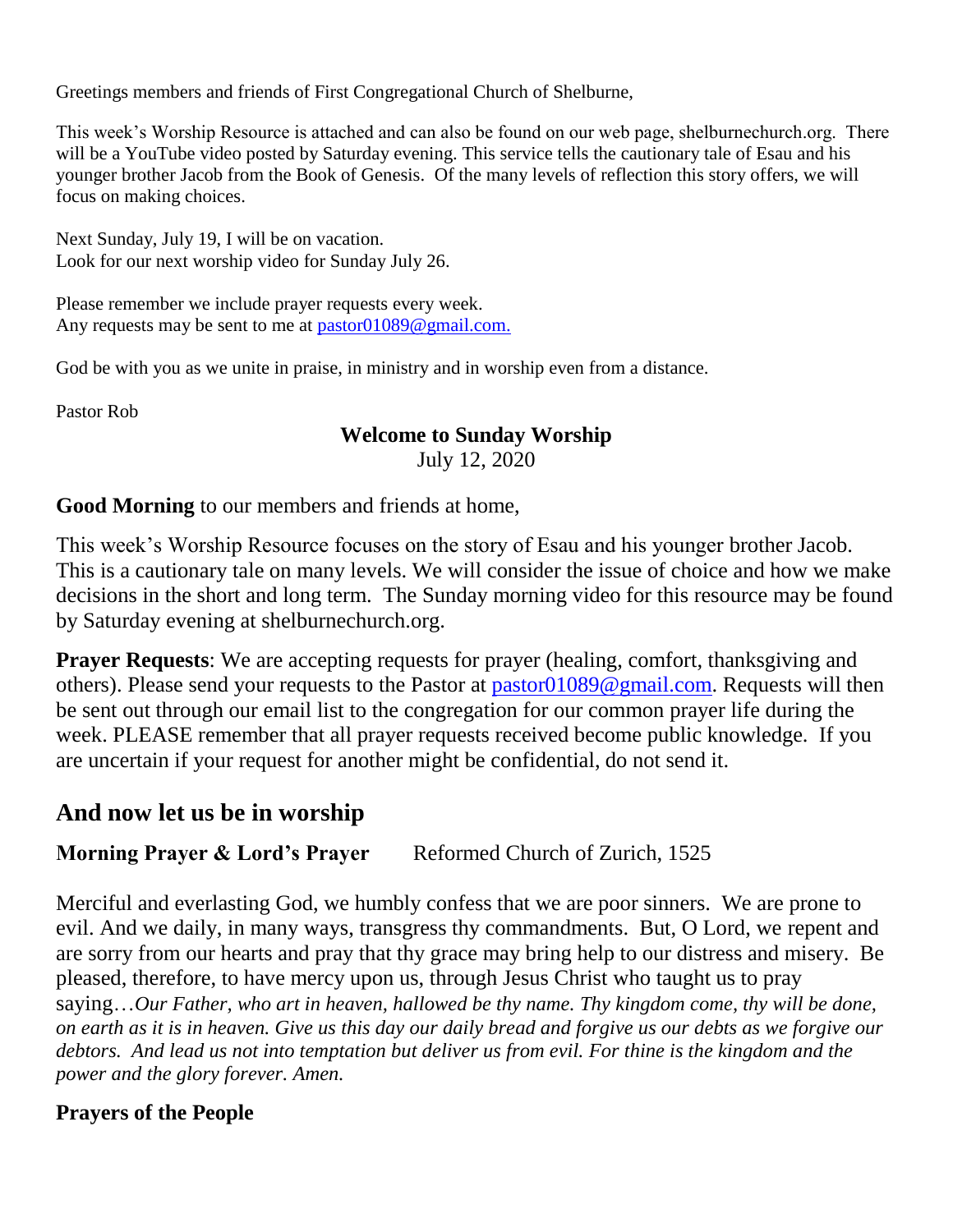Our prayers this morning will center around all those who are in need this day, especially those who suffer because of poor choices not of their own making. You may wish to add your own prayers for healing, prayers of thanksgiving, prayers for comfort and others during our time of meditation.

God of Grace and God of Glory, on your people pour your power. Each and every day, when we awake, we give thanks for every blessing in our lives, the small blessings we enjoy, the loving word spoken to us, the simple card in the mail, the beauty of a single wild flower and the wave of a friend from across the street, and the large blessings, those who love and care for us, being able to do something that we may lose the ability to do, walking, hearing, hiking, swimming, reading a book, being rescued in our time of trial, being healed in our time of brokenness, being forgiven in our time of sinfulness. For these blessings and many more, we are most grateful. God of Grace and God of Glory, on your people pour your power. There are so many who struggle with few joys in their lives. Even the most basic of blessings, food, clean water, breathable air are denied them in this your creation. We lift up those in our community and our nation that live in poverty of body, mind and spirit. Those who never have enough to eat, or a safe place to rest, those who watch their children grow within an environment of scarcity, abuse, and violence. Loving God, we know that if you shed tears for anyone, it is for them that your heart breaks. Did you not create this world to sustain all life? How is that so many do not share in its abundance? For all those in need, every one of them our neighbor, we offer our prayers…..(silent prayer and meditation time.)

God of Grace and God of Glory, in our time of anxiety and uncertainty, in our time of seeking justice for all and working for the coming of your realm that welcomes all people, pour your power. Amen.

## **Scripture Reading: Genesis 25:19-34**

The nation of Israel traces its ancestry to Abraham and Sarah who left their hometown of Ur and traveled to the promised land of Canaan. Sarah, who was considered barren, gave birth to her first son, Isaac, in her nineties. It was Isaac who was brought by his father to the mountain to be sacrificed, but at the last moment God's own hand spared the boy. When Isaac became a man, he married Rebekah. Like Sarah, Rebekah was considered barren, unable to have children, and like Sarah, Rebekah had to handle not only a difficult pregnancy, but difficult family dynamics following the birth of her sons. This is the beginning of that family's story.

*These are the descendants of Isaac, Abraham's son: Abraham was the father of Isaac, and Isaac was forty years old when he married Rebekah, daughter of Bethuel the Aramean of Paddan-aram, sister of Laban the Aramean. Isaac prayed to the LORD for his wife, because she was barren; and the LORD granted his prayer, and his wife Rebekah conceived. The children struggled together within her; and she said, "If it is to be this way, why do I live?" So, she went to inquire of the LORD. And the LORD said to her,*

*"Two nations are in your womb, and two peoples born of you shall be divided; the one shall be stronger than the other,*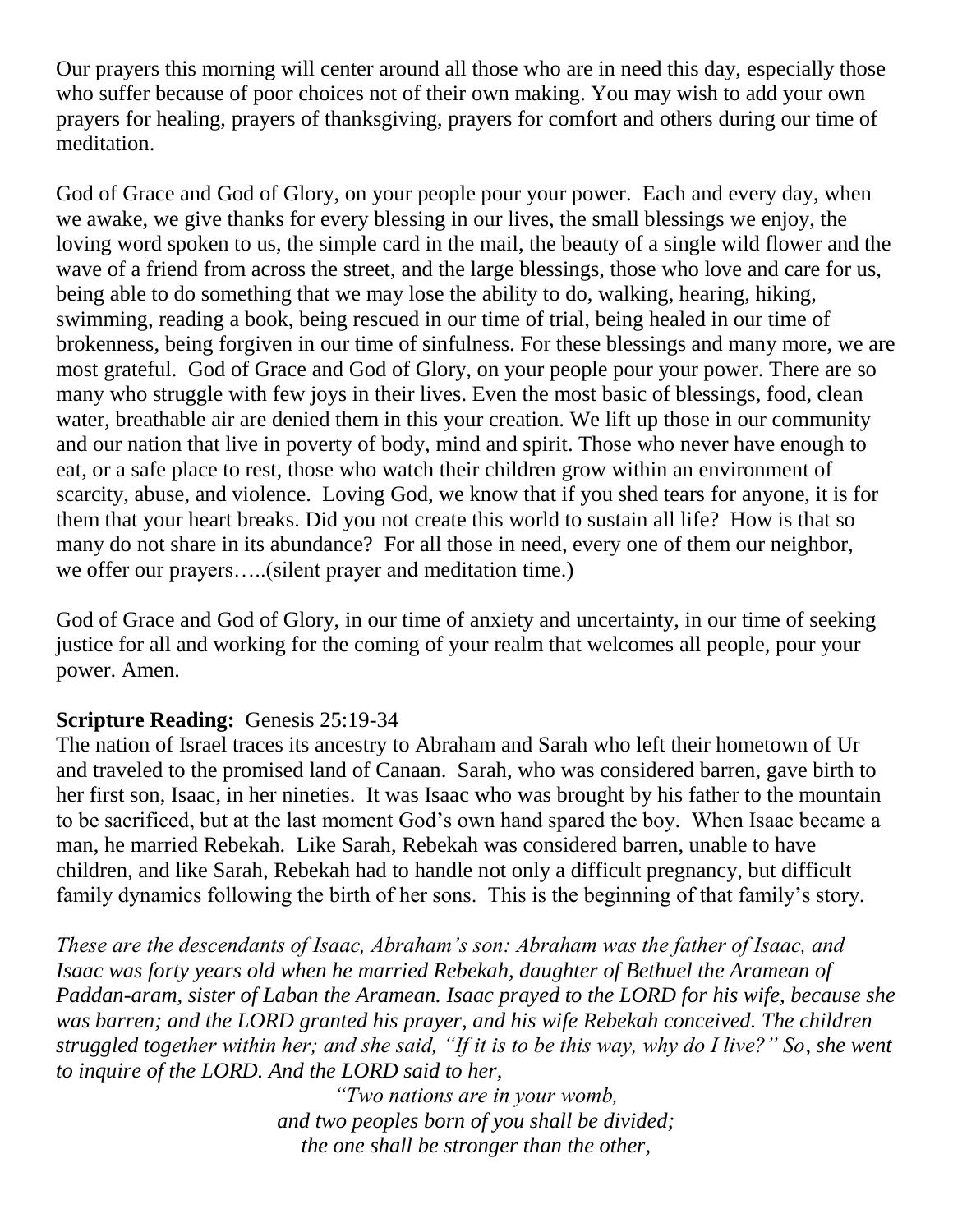*the elder shall serve the younger."*

*When her time to give birth was at hand, there were twins in her womb. The first came out red, all his body like a hairy mantle; so, they named him Esau. Afterward his brother came out, with his hand gripping Esau's heel; so, he was named Jacob. Isaac was sixty years old when she bore them. When the boys grew up, Esau was a skillful hunter, a man of the field, while Jacob was a quiet man, living in tents. Isaac loved Esau, because he was fond of game; but Rebekah loved Jacob. Once when Jacob was cooking a stew, Esau came in from the field, and he was famished. Esau said to Jacob, "Let me eat some of that red stuff, for I am famished!" Jacob said, "First sell me your birthright." Esau said, "I am about to die; of what use is a birthright to me?" Jacob said, "Swear to me first." So, he swore to him, and sold his birthright to Jacob. Then Jacob gave Esau bread and lentil stew, and he ate and drank, and rose and went his way. Thus, Esau despised his birthright.*

> After the reading, you may reflect on this passage and share your thoughts. There is a set of notes concerning this text for your reflection.

#### **Benediction:**

Lord, make us instruments of the Peace; Where there is hatred, let us bring love, Where there is injury, pardon, Where there is doubt, faith; Where there is despair, hope; Where there is darkness, your light, And where there is sadness, Joy, Amen.

#### **Notes on the text**

One of my favorite movie scenes comes from Indiana Jones and the Last Crusade. It is that moment when Indiana and his enemy have at last found the Holy Grail. They are in a small cave with an ancient knight from the crusades surrounded by dozens and dozens of chalices. The catch is this, if you pick the Holy Grail, the cup Christ used at the last supper, and drink from it, you will live. If you pick any other cup and drink from it, you will die a rather grizzly special effects death. So, Indiana's nemesis looks at all the cups and picks one up. He fills it with water and drinks. He dies a hideous death. When it is over, the ancient knight, turns to Indiana and simply says, "*he chose poorly*." When we look at the story of Jacob and Esau, we may scratch our heads and wonder why the Lord's chosen, Jacob, cheats his brother out of his birthright. It doesn't seem very fair, nor just, nor sporting. We have this picture in our minds of the elder brother Esau being endowed much the same as a Neanderthal, a real knuckle dragger, all muscle, with little in the way of refined intelligence. It doesn't seem cricket for Jacob to take advantage of him. And yet, the choice was before Esau; a bite to eat, or an intangible birthright. Esau thinks with his stomach, and digs into the buffet table, handing over the rites of inheritance and clan rule to his younger brother. Like the ancient knight said, "*he chose poorly*." It is somewhat tempting to delve into Isaac's slightly dysfunctional family dynamics, but for today, I would rather focus our attention on the issue of choice. No matter how we wish to demonize Jacob, or explain away Esau's decision, the choice was before Esau. I suggest the dynamics of the choice are the same dynamics we work with today. The choice before Esau was between a short-term benefit or a long-term benefit. Do I satisfy my immediate need, I'm hungry, while sacrificing a long-term benefit, my inheritance? Sound familiar? It should. I am sure you can bring to mind countless examples of given that choice, the short-term benefit was chosen with unintended consequences. In the city of Springfield there has been a monumental rebuilding of the sewer system. When that system was first built it was able to handle the city's needs. As Springfield grew, more lines were added while